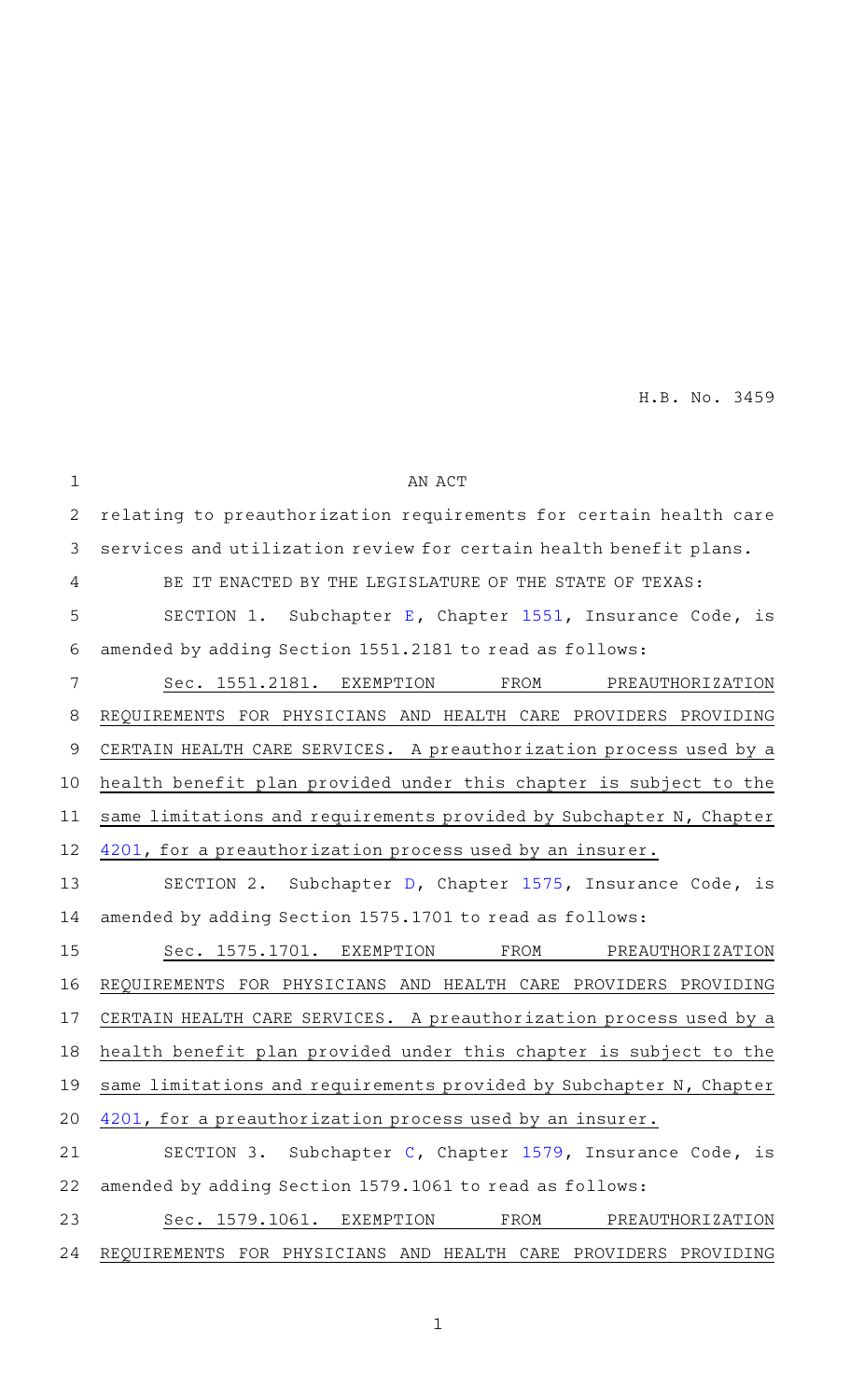CERTAIN HEALTH CARE SERVICES. A preauthorization process used by a health coverage plan provided under this chapter is subject to the same limitations and requirements provided by Subchapter N, Chapter [4201](http://www.statutes.legis.state.tx.us/GetStatute.aspx?Code=IN&Value=4201&Date=5/30/2021), for a preauthorization process used by an insurer. 1 2 3 4

SECTION 4. Section [4201.206,](http://www.statutes.legis.state.tx.us/GetStatute.aspx?Code=IN&Value=4201.206&Date=5/30/2021) Insurance Code, is amended to read as follows: 5 6

Sec. 4201.206. OPPORTUNITY TO DISCUSS TREATMENT BEFORE ADVERSE DETERMINATION. (a) Subject to Subsection (b) and the notice requirements of Subchapter G, before an adverse determination is issued by a utilization review agent who questions the medical necessity, the appropriateness, or the experimental or investigational nature of a health care service, the agent shall provide the health care provider who ordered, requested, provided, or is to provide the service a reasonable opportunity to discuss with a physician licensed to practice medicine in this state the patient's treatment plan and the clinical basis for the agent's determination. 7 8 9 10 11 12 13 14 15 16 17

(b) If the health care service described by Subsection (a) was ordered, requested, or provided, or is to be provided by a physician, the opportunity described by that subsection must be with a physician licensed to practice medicine in this state and who has the same or similar specialty as the physician. 18 19 20 21 22

SECTION 5. Chapter [4201,](http://www.statutes.legis.state.tx.us/GetStatute.aspx?Code=IN&Value=4201&Date=5/30/2021) Insurance Code, is amended by adding Subchapter N to read as follows: 23 24

SUBCHAPTER N. EXEMPTION FROM PREAUTHORIZATION REQUIREMENTS FOR 25

PHYSICIANS AND PROVIDERS PROVIDING CERTAIN HEALTH CARE SERVICES 26

Sec. 4201.651. DEFINITIONS. (a) In this subchapter, 27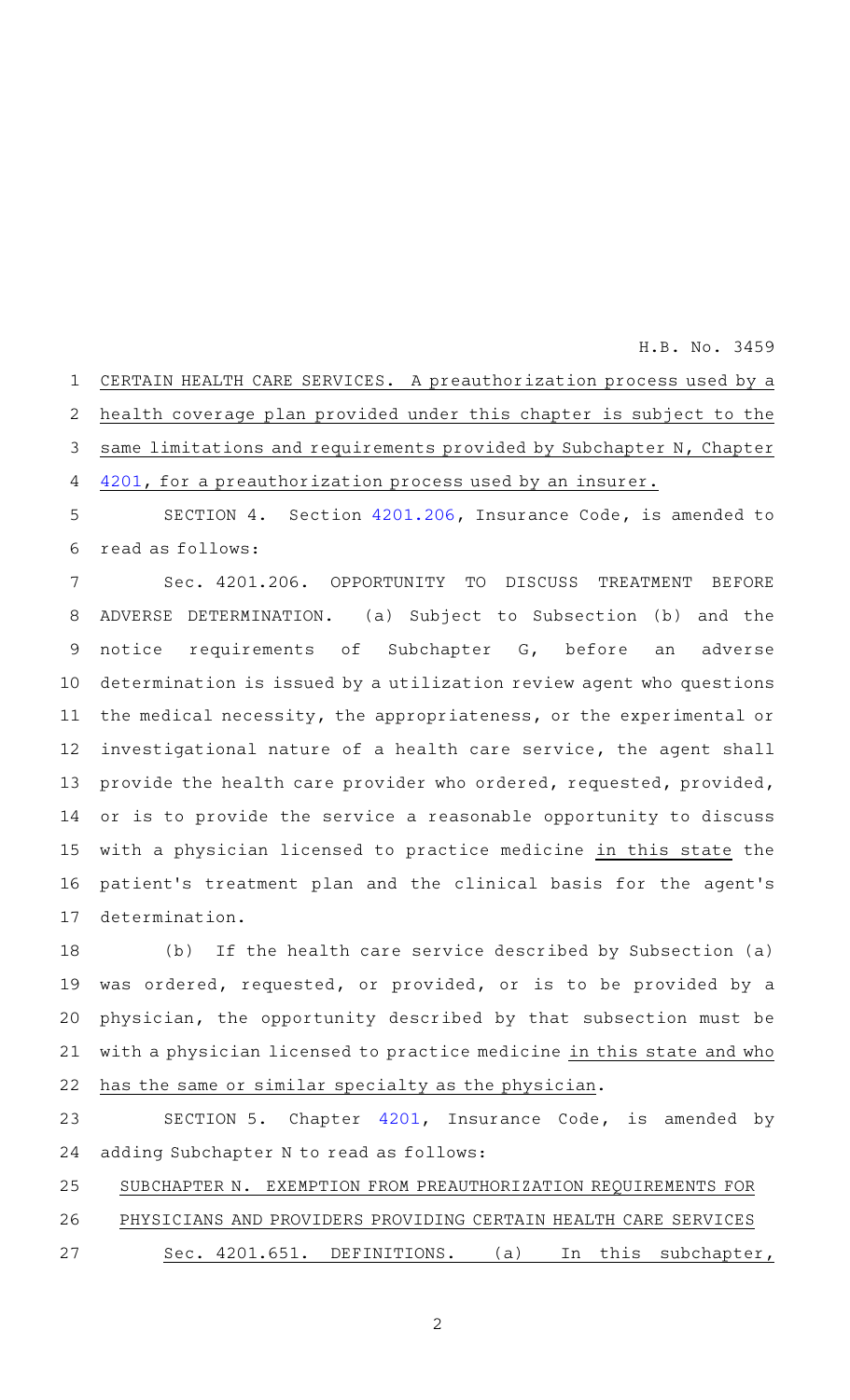"preauthorization" means a determination by a health maintenance organization, insurer, or person contracting with a health maintenance organization or insurer that health care services proposed to be provided to a patient are medically necessary and appropriate. (b) In this subchapter, terms defined by Section [843.002](http://www.statutes.legis.state.tx.us/GetStatute.aspx?Code=IN&Value=843.002&Date=5/30/2021), including "health care services," "physician," and "provider," have the meanings assigned by that section. Sec. 4201.652. APPLICABILITY OF SUBCHAPTER. This subchapter applies only to: (1) a health benefit plan offered by a health maintenance organization operating under Chapter [843](http://www.statutes.legis.state.tx.us/GetStatute.aspx?Code=IN&Value=843&Date=5/30/2021), except that this subchapter does not apply to: (A) the child health plan program under Chapter [62](http://www.statutes.legis.state.tx.us/GetStatute.aspx?Code=HS&Value=62&Date=5/30/2021), Health and Safety Code, or the health benefits plan for children under Chapter [63,](http://www.statutes.legis.state.tx.us/GetStatute.aspx?Code=HS&Value=63&Date=5/30/2021) Health and Safety Code; or (B) the state Medicaid program, including the Medicaid managed care program operated under Chapter [533](http://www.statutes.legis.state.tx.us/GetStatute.aspx?Code=GV&Value=533&Date=5/30/2021), Government Code; (2) a preferred provider benefit plan or exclusive provider benefit plan offered by an insurer under Chapter [1301](http://www.statutes.legis.state.tx.us/GetStatute.aspx?Code=IN&Value=1301&Date=5/30/2021); and  $(3)$  a person who contracts with a health maintenance organization or insurer to issue preauthorization determinations or perform the functions described in this subchapter for a health benefit plan to which this subchapter applies. Sec. 4201.653. EXEMPTION FROM PREAUTHORIZATION REQUIREMENTS FOR PHYSICIANS AND PROVIDERS PROVIDING CERTAIN HEALTH 1 2 3 4 5 6 7 8 9 10 11 12 13 14 15 16 17 18 19 20 21 22 23 24 25 26 27

H.B. No. 3459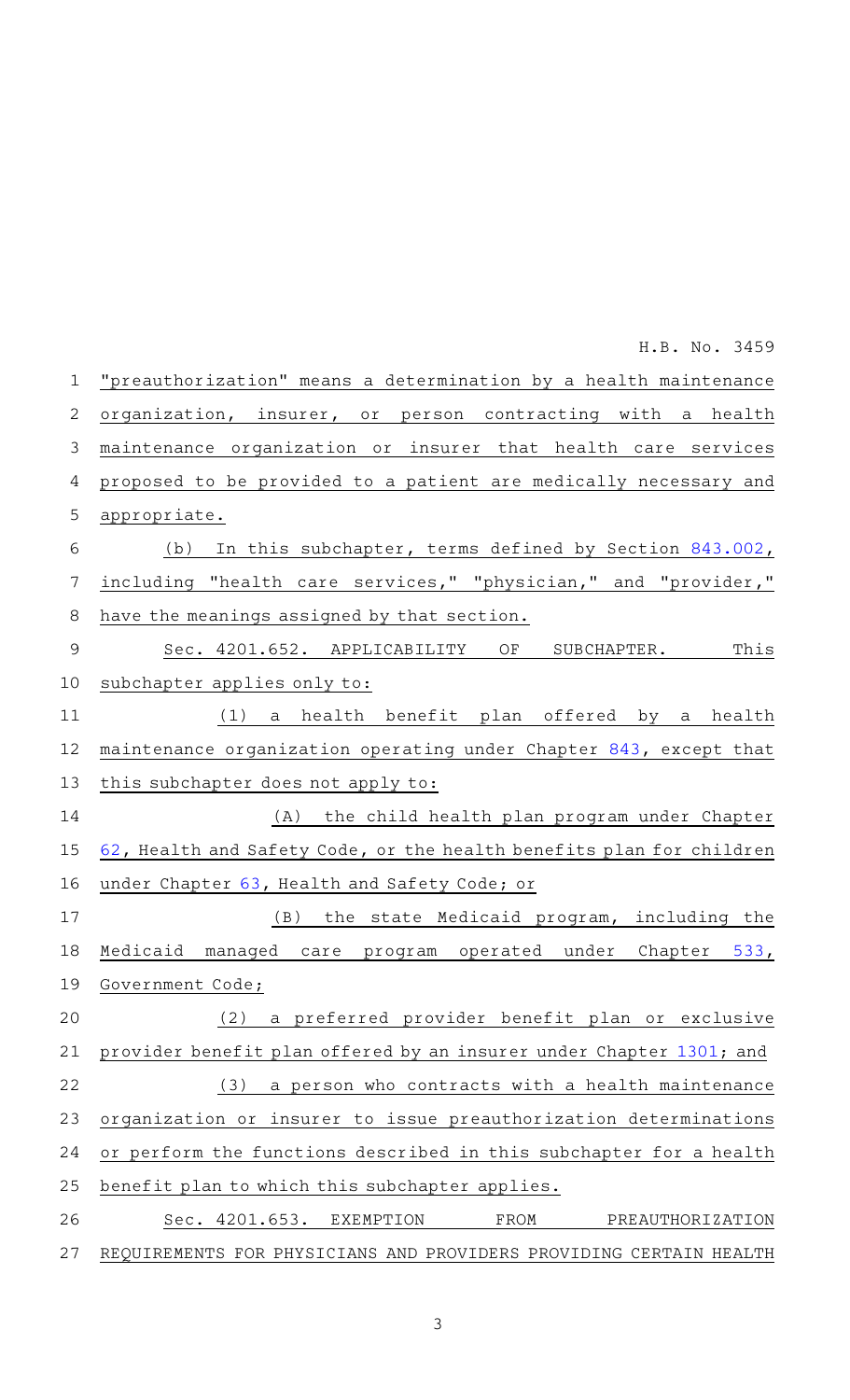CARE SERVICES. (a) A health maintenance organization or an insurer that uses a preauthorization process for health care services may not require a physician or provider to obtain preauthorization for a particular health care service if, in the most recent six-month evaluation period, as described by Subsection (b), the health maintenance organization or insurer has approved or would have approved not less than 90 percent of the preauthorization requests submitted by the physician or provider for the particular health care service. (b) Except as provided by Subsection (c), a health maintenance organization or insurer shall evaluate whether a physician or provider qualifies for an exemption from preauthorization requirements under Subsection (a) once every six months. (c)AAA health maintenance organization or insurer may continue an exemption under Subsection (a) without evaluating whether the physician or provider qualifies for the exemption under Subsection (a) for a particular evaluation period. (d) A physician or provider is not required to request an exemption under Subsection (a) to qualify for the exemption. Sec. 4201.654. DURATION OF PREAUTHORIZATION EXEMPTION. (a) A physician 's or provider 's exemption from preauthorization requirements under Section 4201.653 remains in effect until: (1) the 30th day after the date the health maintenance organization or insurer notifies the physician or provider of the health maintenance organization 's or insurer 's determination to rescind the exemption under Section 4201.655, if the physician or 1 2 3 4 5 6 7 8 9 10 11 12 13 14 15 16 17 18 19 20 21 22 23 24 25 26 27 H.B. No. 3459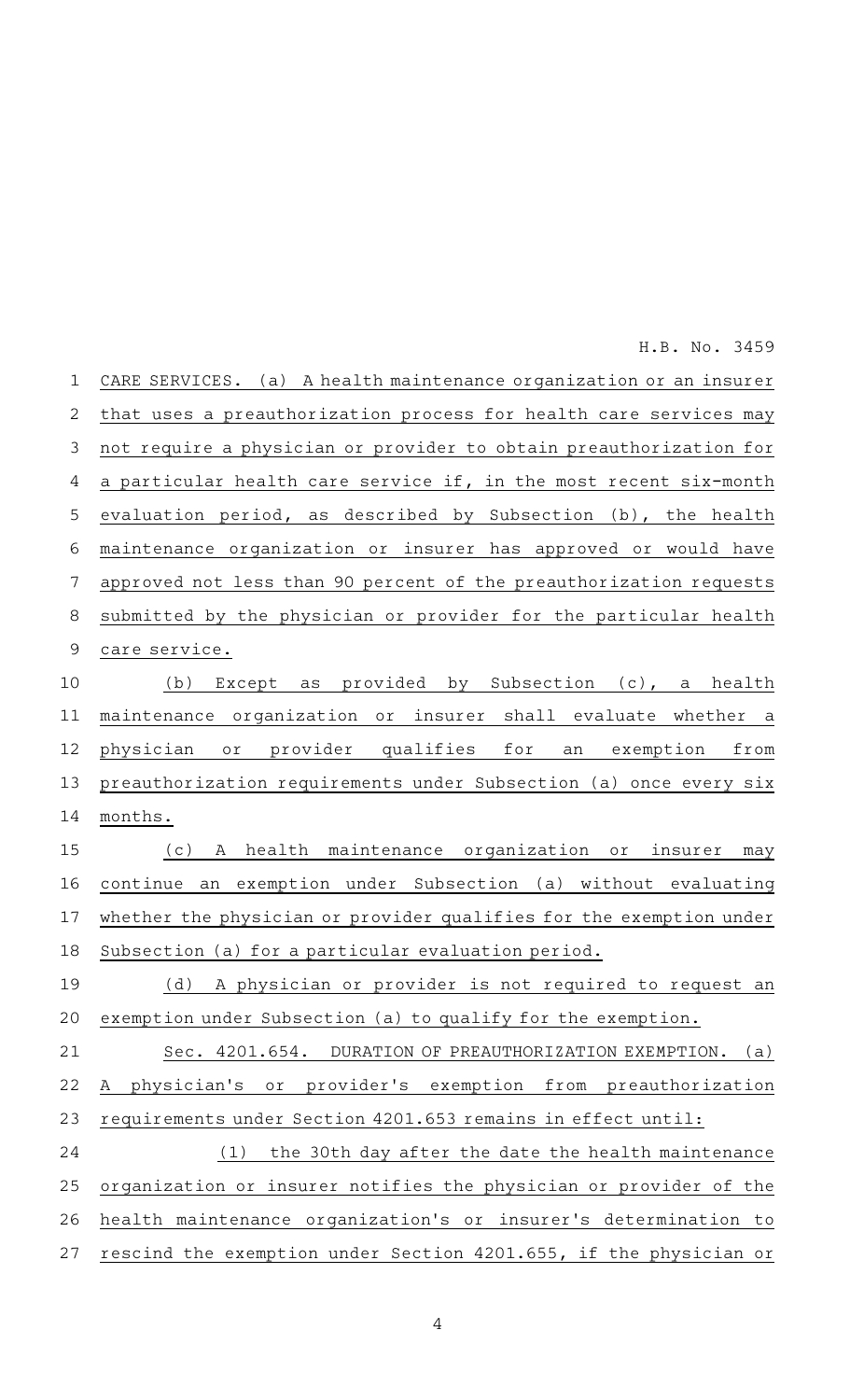| 1           | provider does not appeal the health maintenance organization's or         |
|-------------|---------------------------------------------------------------------------|
| 2           | insurer's determination; or                                               |
| 3           | (2)<br>if<br>the<br>physician or provider appeals<br>the                  |
| 4           | determination, the fifth day after the date the independent review        |
| 5           | organization affirms<br>the health maintenance organization's<br>Оľ       |
| 6           | insurer's determination to rescind the exemption.                         |
| 7           | If a health maintenance organization or insurer does not<br>(b)           |
| 8           | finalize a rescission determination as specified in Subsection (a),       |
| $\mathsf 9$ | then the physician or provider is considered to have<br>the<br>met        |
| 10          | criteria under Section 4201.653 to continue to qualify for the            |
| 11          | exemption.                                                                |
| 12          | Sec. 4201.655. DENIAL<br>OR RESCISSION OF PREAUTHORIZATION                |
| 13          | EXEMPTION. (a) A health maintenance organization or insurer may           |
| 14          | rescind an exemption from preauthorization requirements under             |
| 15          | Section 4201.653 only:                                                    |
| 16          | during January or June of each year;<br>(1)                               |
| 17          | (2)<br>if the health maintenance organization or insurer                  |
| 18          | makes a determination, on the basis of a retrospective review of a        |
| 19          | random sample of not fewer than five and no more than 20 claims           |
| 20          | submitted by the physician or provider during the most recent             |
| 21          | evaluation period described by Section 4201.653(b), that less than        |
| 22          | 90 percent of the claims for the particular health care service met       |
| 23          | the medical necessity criteria that would have been used by the           |
| 24          | maintenance organization<br>health<br>insurer<br>when<br>conducting<br>Оľ |
| 25          | preauthorization review for the particular health care service            |
| 26          | during the relevant evaluation period; and                                |
| 27          | if the health maintenance organization or insurer<br>(3)                  |
|             |                                                                           |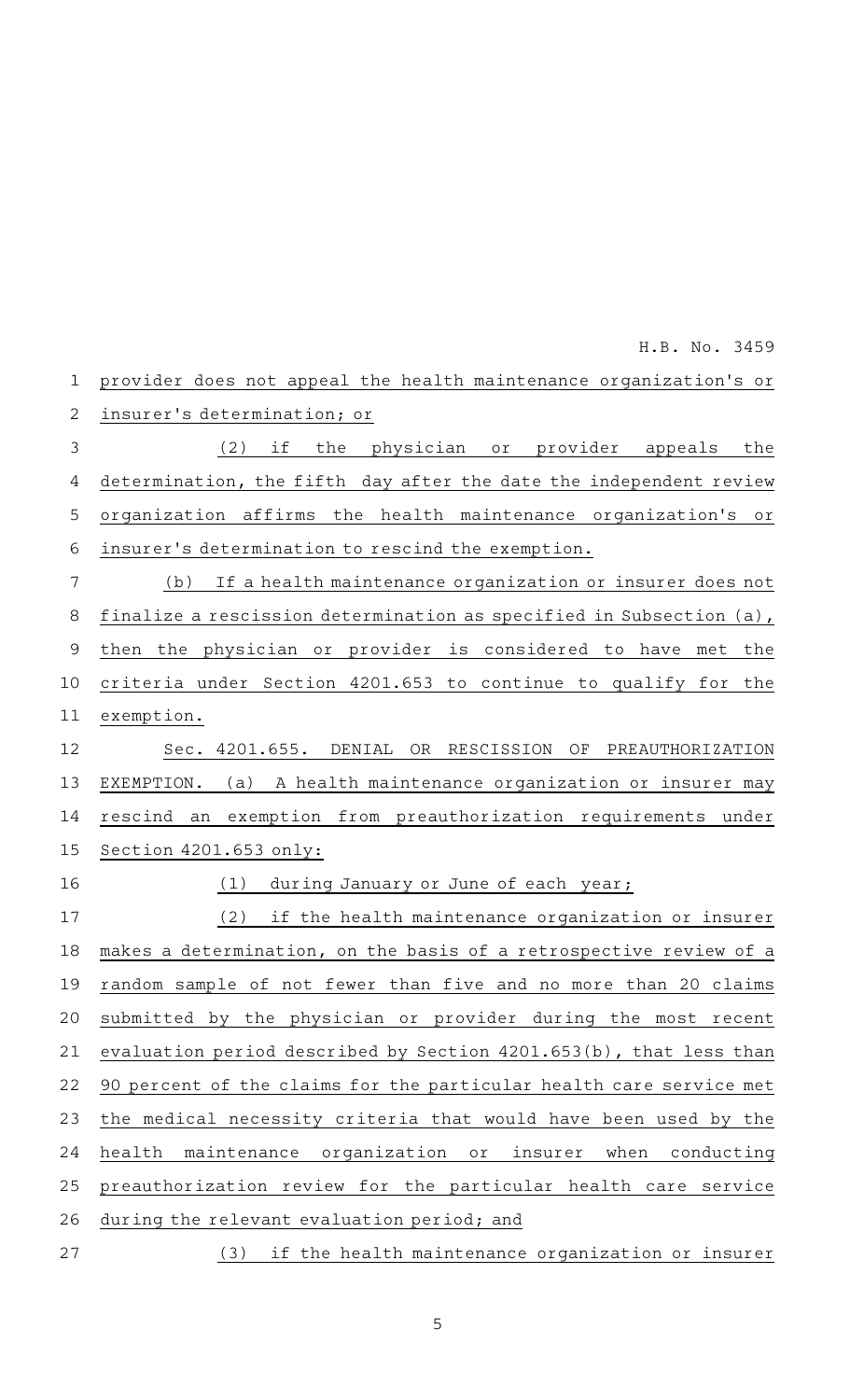| $\mathbf 1$ | complies with other<br>applicable requirements specified in this    |
|-------------|---------------------------------------------------------------------|
| 2           | section, including:                                                 |
| 3           | notifying the physician or provider not less<br>(A)                 |
| 4           | than 25 days before the proposed rescission is to take effect; and  |
| 5           | (B)<br>providing with the notice under Paragraph                    |
| 6           | $(A)$ :                                                             |
| 7           | the sample information used to make the<br>(i)                      |
| 8           | determination under Subdivision (2); and                            |
| 9           | (iii)<br>a plain language explanation of how                        |
| 10          | the physician or provider may appeal and seek an independent review |
| 11          | of the determination.                                               |
| 12          | A determination made under Subsection (a)(2) must be<br>(b)         |
| 13          | made by an individual licensed to practice medicine in this state.  |
| 14          | For a determination made under Subsection (a)(2) with respect to a  |
| 15          | physician, the determination must be made by an individual licensed |
| 16          | to practice medicine in this state who has the same or similar      |
| 17          | specialty as that physician.                                        |
| 18          | A health maintenance organization or insurer may deny an<br>(c)     |
| 19          | exemption from preauthorization requirements under Section          |
| 20          | $4201.653$ only if:                                                 |
| 21          | (1)<br>the physician or provider does<br>have<br>the<br>not         |
| 22          | exemption at the time of the relevant evaluation period; and        |
| 23          | (2)<br>the health maintenance organization or insurer               |
| 24          | provides the physician or provider with actual statistics and data  |
| 25          | for the relevant preauthorization request evaluation period and     |
| 26          | detailed information sufficient to demonstrate that the physician   |
| 27          | or provider does not meet the criteria for an exemption from        |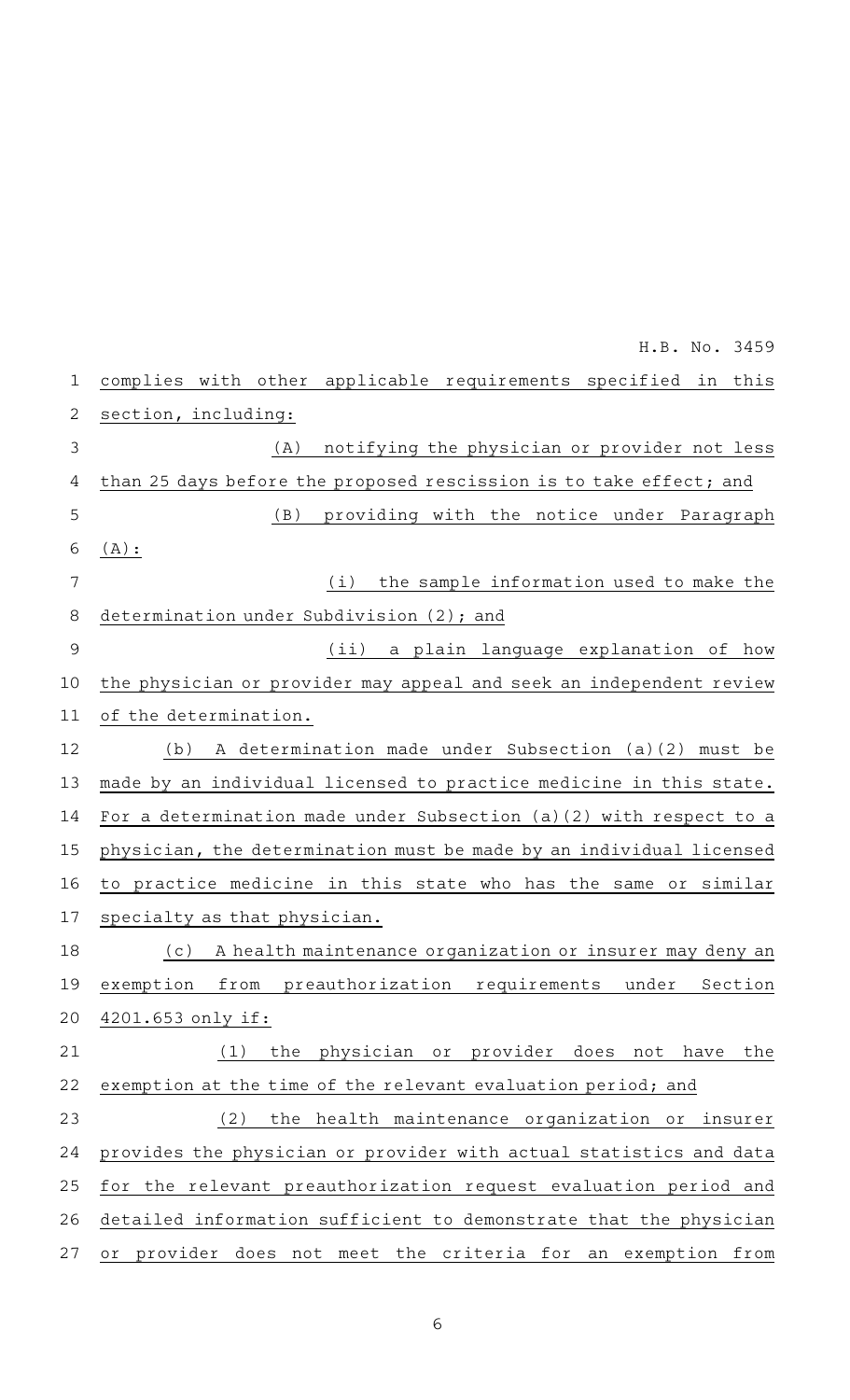| $\mathbf 1$    | preauthorization requirements for<br>the particular<br>health<br>care                             |
|----------------|---------------------------------------------------------------------------------------------------|
| $\overline{2}$ | service under Section 4201.653.                                                                   |
| 3              | Sec. 4201.656.<br>INDEPENDENT<br>OF<br>REVIEW<br>EXEMPTION                                        |
| 4              | (a) A physician or provider has a right to a review<br>DETERMINATION.                             |
| 5              | of an adverse determination regarding a preauthorization exemption                                |
| 6              | independent review organization. A health<br>conducted<br>by<br>an<br>be                          |
| 7              | maintenance organization or insurer may not require a physician or                                |
| $\,8\,$        | provider to engage in an internal appeal process before requesting                                |
| $\mathsf 9$    | a review by an independent review organization under this section.                                |
| 10             | A health maintenance organization or insurer shall pay:<br>(b)                                    |
| 11             | for any appeal or independent review of an adverse<br>(1)                                         |
| 12             | determination regarding a preauthorization exemption requested                                    |
| 13             | under this section; and                                                                           |
| 14             | (2)<br>a reasonable fee determined by the Texas Medical                                           |
| 15             | оf<br>medical<br>records<br>for<br>copies<br>other<br>documents<br>Board<br>any<br>O <sub>T</sub> |
| 16             | provider<br>physician<br>during<br>requested<br>from<br>exemption<br>оr<br>a<br>an                |
| 17             | rescission review requested under this section.                                                   |
| 18             | independent review organization must complete<br>(c)<br>An<br>an                                  |
| 19             | expedited review of an adverse determination regarding a                                          |
| 20             | preauthorization exemption not later than the 30th day after the                                  |
| 21             | date a physician or provider files the request for a review under                                 |
| 22             | this section.                                                                                     |
| 23             | A physician or provider may request that the independent<br>(d)                                   |
| 24             | review organization consider another random sample of not less than                               |
| 25             | five and no more than 20 claims submitted to the health maintenance                               |
| 26             | organization or insurer by the physician or provider during the                                   |
| 27             | relevant evaluation period for the relevant health care service as                                |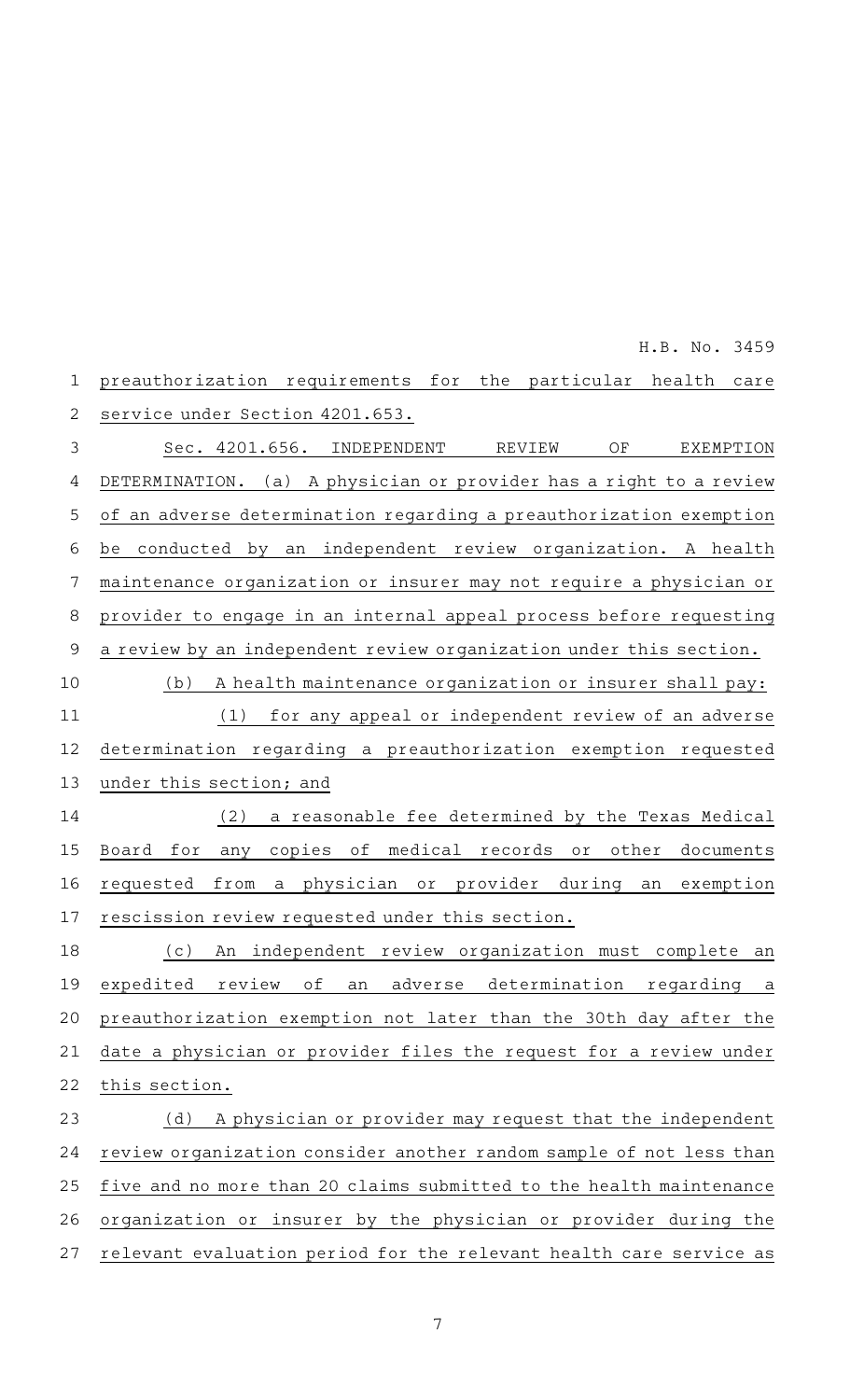part of its review. If the physician or provider makes a request under this subsection, the independent review organization shall base its determination on the medical necessity of claims reviewed by the health maintenance organization or insurer under Section 4201.655 and reviewed under this subsection. Sec. 4201.657. EFFECT OF APPEAL OR INDEPENDENT REVIEW DETERMINATION. (a) A health maintenance organization or insurer is bound by an appeal or independent review determination that does not affirm the determination made by the health maintenance organization or insurer to rescind a preauthorization exemption. (b) A health maintenance organization or insurer may not retroactively deny a health care service on the basis of a rescission of an exemption, even if the health maintenance organization 's or insurer 's determination to rescind the 1 2 3 4 5 6 7 8 9 10 11 12 13 14

H.B. No. 3459

organization. (c) If a determination of a preauthorization exemption made by the health maintenance organization or insurer is overturned on review by an independent review organization, the health maintenance organization or insurer: 16 17 18 19 20

preauthorization exemption is affirmed by an independent review

15

 $(1)$  may not attempt to rescind the exemption before the end of the next evaluation period that occurs; and 21 22

(2) may only rescind the exemption after if the health maintenance organization or insurer complies with Sections 4201.655 and 4201.656. 23 24 25

Sec. 4201.658. ELIGIBILITY FOR PREAUTHORIZATION EXEMPTION FOLLOWING FINALIZED EXEMPTION RESCISSION OR DENIAL. After a final 26 27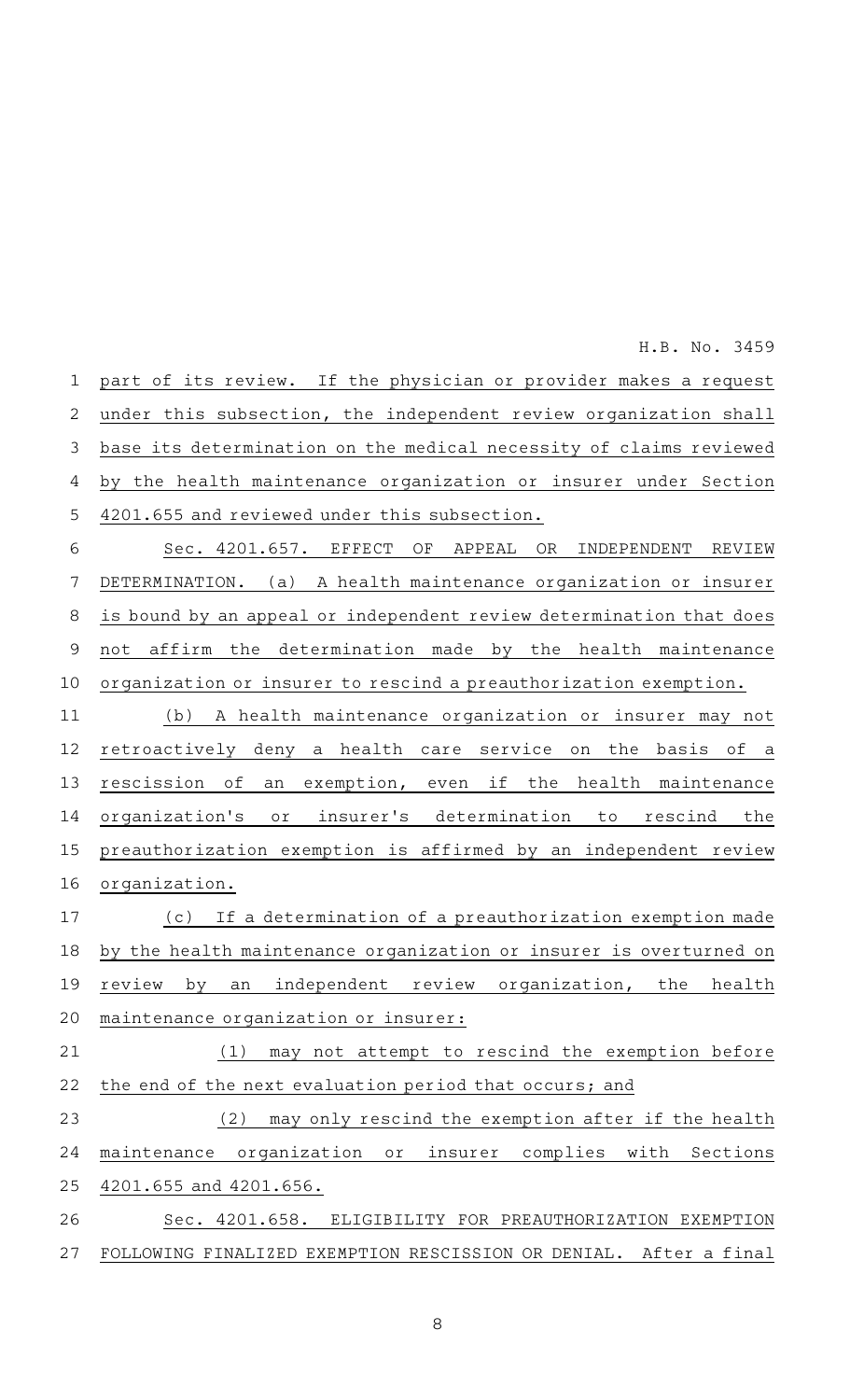| $\mathbf 1$    | determination or review affirming the rescission or denial of an     |
|----------------|----------------------------------------------------------------------|
| $\overline{2}$ | exemption for a specific health care service under Section           |
| 3              | 4201.653, a physician or provider is eligible for consideration of   |
| 4              | an exemption for the same health care service after the six-month    |
| 5              | evaluation period that follows the evaluation period which formed    |
| 6              | the basis of the rescission or denial of an exemption.               |
| 7              | Sec. 4201.659. EFFECT OF PREAUTHORIZATION EXEMPTION.<br>(a)          |
| 8              | A health maintenance organization or insurer may not deny or reduce  |
| $\mathsf 9$    | payment to a physician or provider for a health care service for     |
| 10             | which the physician or provider has qualified for an exemption from  |
| 11             | preauthorization requirements under Section 4201.653 based on        |
| 12             | medical necessity or appropriateness of care unless the physician    |
| 13             | or provider:                                                         |
| 14             | (1)<br>knowingly and materially misrepresented the                   |
| 15             | health care service in a request for payment submitted to the health |
| 16             | maintenance organization or insurer with the specific intent to      |
| 17             | deceive and obtain an unlawful payment from the health maintenance   |
| 18             | organization or insurer; or                                          |
| 19             | (2) failed to substantially perform the health care                  |
| 20             | service.                                                             |
| 21             | A health maintenance organization or an insurer may not<br>(b)       |
| 22             | conduct a retrospective review of a health care service subject to   |
| 23             | an exemption except:                                                 |
| 24             | to determine if the physician or provider still<br>(1)               |
| 25             | qualifies for an exemption under this subchapter; or                 |
| 26             | if the health maintenance organization or insurer<br>(2)             |
| 27             | has a reasonable cause to suspect a basis for denial exists under    |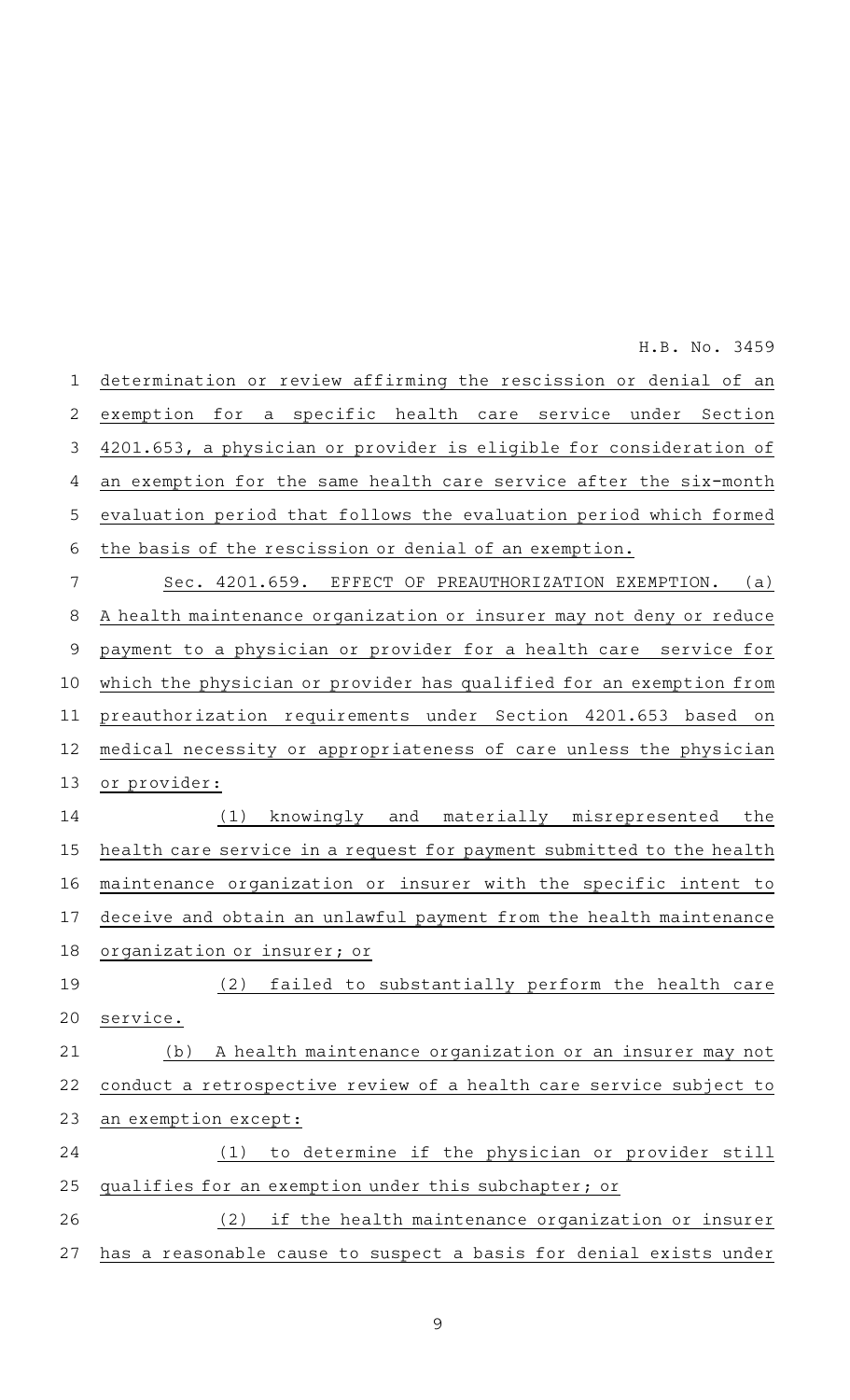| $\mathbf 1$   | Subsection (a).                                                        |
|---------------|------------------------------------------------------------------------|
| $\mathbf{2}$  | a retrospective review described by Subsection<br>( C )<br>For         |
| 3             | (b)(2), nothing in this subchapter may be construed to modify or       |
| 4             | otherwise affect:                                                      |
| 5             | the requirements under or application of Section<br>(1)                |
| 6             | 4201.305, including any timeframes specified by that section; or       |
| 7             | (2)<br>any other applicable law, except to prescribe the               |
| 8             | only circumstances under which:                                        |
| $\mathcal{G}$ | a retrospective utilization review may occur<br>(A)                    |
| 10            | as specified by Subsection (b)(2); or                                  |
| 11            | payment may be denied or reduced as specified<br>(B)                   |
| 12            | by Subsection (a).                                                     |
| 13            | (d)<br>Not later than five days after qualifying for an                |
| 14            | from preauthorization requirements under Section<br>exemption          |
| 15            | 4201.653, a health maintenance organization or insurer must provide    |
| 16            | to a physician or provider a notice that includes:                     |
| 17            | (1)<br>that<br>the<br>physician<br>provider<br>statement<br>or<br>а    |
| 18            | exemption<br>from preauthorization requirements<br>qualifies for<br>an |
| 19            | under Section 4201.653;                                                |
| 20            | (2)<br>a list of the health care services and health                   |
| 21            | benefit plans to which the exemption applies; and                      |
| 22            | (3)<br>a statement of the duration of the exemption.                   |
| 23            | If a physician or provider submits a preauthorization<br>(e)           |
| 24            | request for a health care service for which the physician or           |
| 25            | provider<br>qualifies<br>for<br>exemption from preauthorization<br>an  |
| 26            | under Section 4201.653, the health maintenance<br>requirements         |
| 27            | organization or insurer must promptly provide a notice to the          |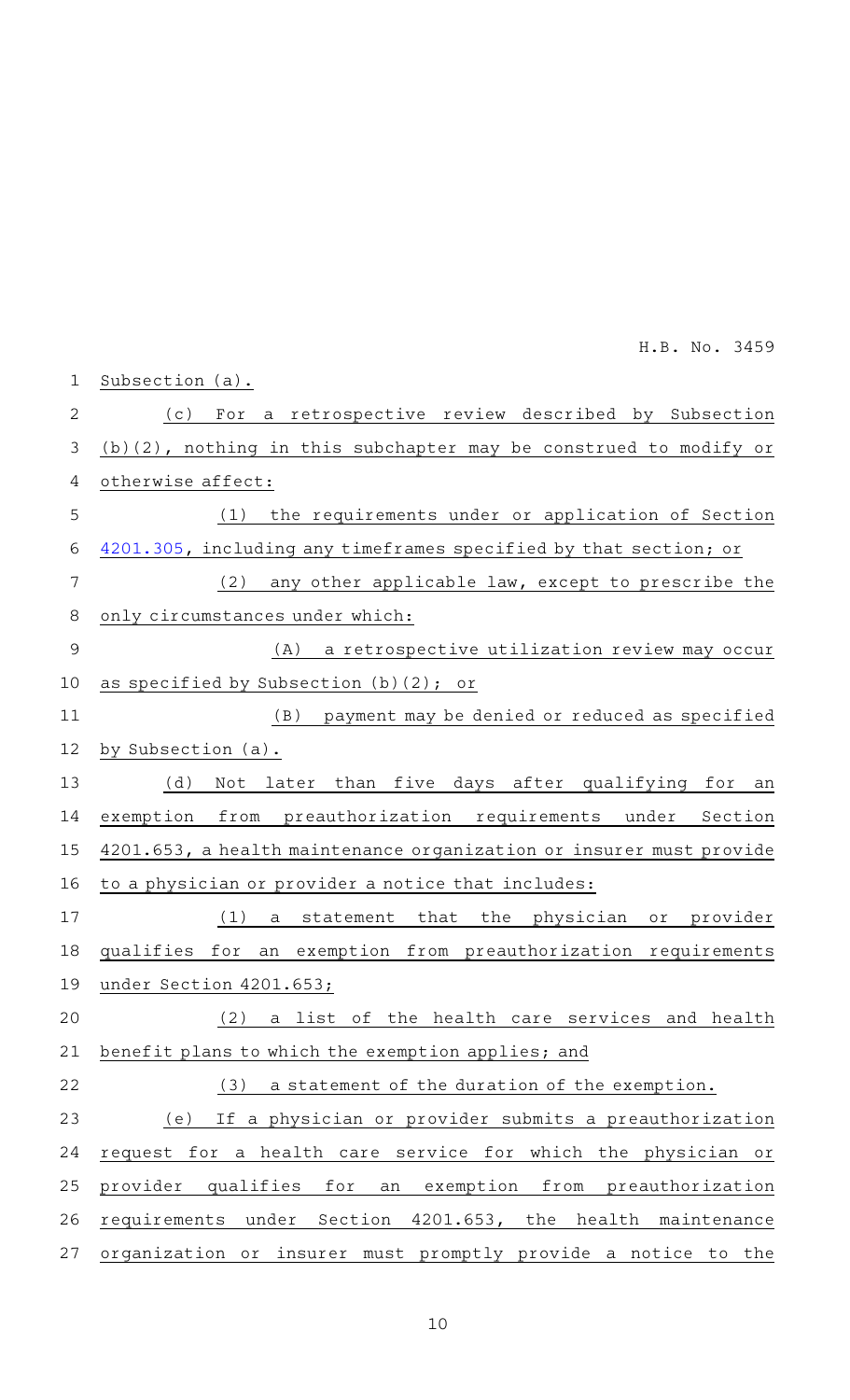1

(1) the information described by Subsection  $(d)$ ; and (2) a notification of the health maintenance organization 's or insurer 's payment requirements.  $(f)$  Nothing in this subchapter may be construed to: (1) authorize a physician or provider to provide a health care service outside the scope of the provider 's applicable license issued under Title 3, Occupations Code; or (2) require a health maintenance organization or 2 3 4 5 6 7 8 9

physician or provider that includes:

insurer to pay for a health care service described by Subdivision (1) that is performed in violation of the laws of this state. 10 11

SECTION 6. Subchapter N, Chapter [4201,](http://www.statutes.legis.state.tx.us/GetStatute.aspx?Code=IN&Value=4201&Date=5/30/2021) Insurance Code, as added by this Act, applies only to a request for preauthorization of health care services made on or after January 1, 2022. A request for preauthorization of health care services made before January 1, 2022, is governed by the law as it existed immediately before the effective date of this Act, and that law is continued in effect for that purpose. 12 13 14 15 16 17 18

SECTION 7. Section [4201.206,](http://www.statutes.legis.state.tx.us/GetStatute.aspx?Code=IN&Value=4201.206&Date=5/30/2021) Insurance Code, as amended by this Act, applies only to a utilization review requested on or after the effective date of this Act. A utilization review requested before the effective date of this Act is governed by the law as it existed immediately before the effective date of this Act, and that law is continued in effect for that purpose. 19 20 21 22 23 24

25

SECTION 8. This Act takes effect September 1, 2021.